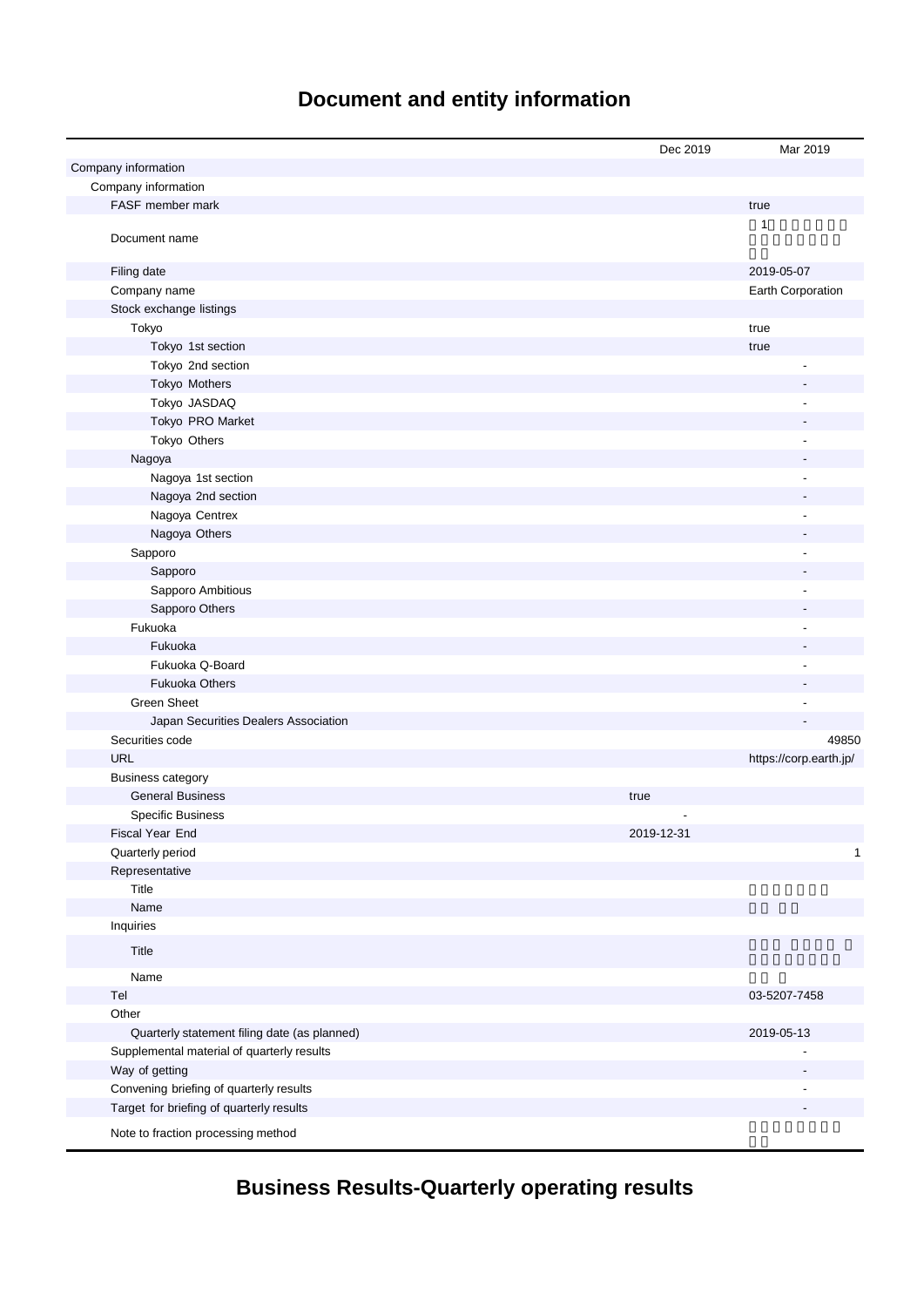|                                                    | Mar 2019 | Mar 2018 |
|----------------------------------------------------|----------|----------|
| Quarterly operating results                        |          |          |
| Quarterly operating results                        |          |          |
| Consolidated operating results                     |          |          |
| Consolidated income statements information         |          |          |
| Net sales                                          |          |          |
| Net sales                                          | 43,574   | 41,057   |
| % change                                           | 6.1      | 0.1      |
| Operating profit                                   |          |          |
| Operating profit                                   | 1,491    | 1,198    |
| % change                                           | 24.5     | $-62.3$  |
| Ordinary profit                                    |          |          |
| Ordinary profit                                    | 1,578    | 1,222    |
| % change                                           | 29.2     | $-62.1$  |
| Profit attributable to owners of parent            |          |          |
| Profit attributable to owners of parent            | 774      | 505      |
| % change                                           | 53.3     | $-75.3$  |
| Note to consolidated income statements information |          |          |
| Comprehensive income                               |          |          |
| Comprehensive income                               | 1,090    | $-409$   |
| Change in comprehensive income                     |          |          |
| Other consolidated operating results               |          |          |
| Basic earnings per share (Yen)                     | 38.30    | 25.01    |
| Diluted earnings per share (Yen)                   |          |          |
| Note to consolidated operating results             |          |          |
| Note to operating results                          |          |          |

# **Business Results-Quarterly financial positions**

| (in millions of yens)                    |          |          |  |
|------------------------------------------|----------|----------|--|
|                                          | Mar 2019 | Dec 2018 |  |
| Quarterly financial positions            |          |          |  |
| Quarterly financial positions            |          |          |  |
| Consolidated financial positions         |          |          |  |
| Total assets                             | 122,814  | 108,580  |  |
| Net assets                               | 42,849   | 44,372   |  |
| Capital adequacy ratio (%)               | 31.6     | 37.0     |  |
| Note to consolidated financial positions |          |          |  |
| Owner's equity                           | 38,791   | 40.226   |  |
| Note to financial positions              | -        |          |  |

## **Business Results-Note to quarterly business results**

|                                        | Mar 2019 |
|----------------------------------------|----------|
| Quarterly note to business results     |          |
| Quarterly note to business results     |          |
| Note to consolidated financial results |          |
| Note to consolidated financial results | -        |

## **Quarterly Dividends**

| Dec 2018 |
|----------|
|          |
|          |
|          |
|          |
|          |
|          |
| -        |
|          |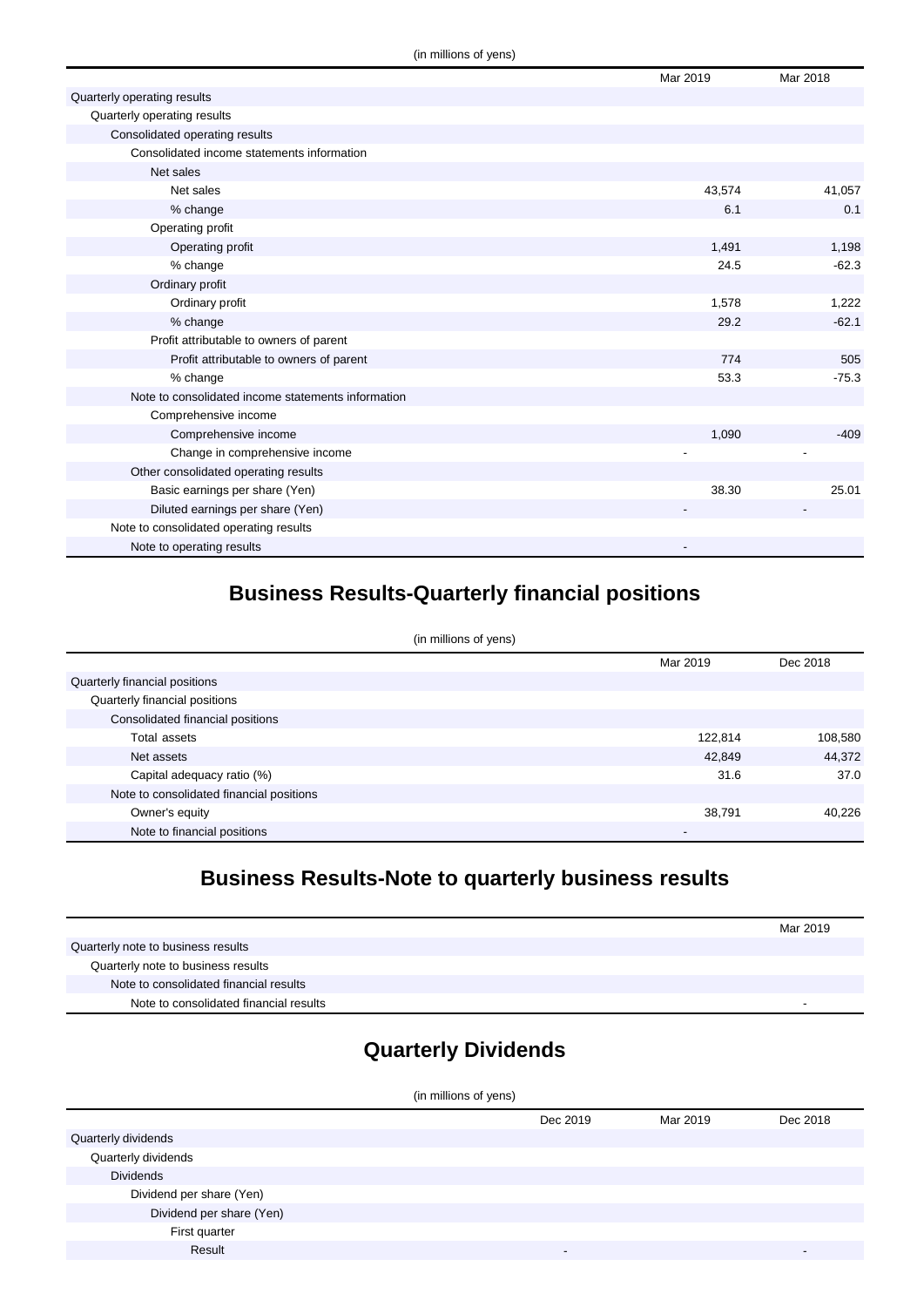| Second quarter                                                         |                          |        |
|------------------------------------------------------------------------|--------------------------|--------|
| Result                                                                 |                          | 0.00   |
| Forecast                                                               | 0.00                     |        |
| Upper                                                                  |                          |        |
| Lower                                                                  | $\overline{\phantom{a}}$ |        |
| Third quarter                                                          |                          |        |
| Result                                                                 |                          |        |
| Forecast                                                               | $\overline{\phantom{a}}$ |        |
| Upper                                                                  |                          |        |
| Lower                                                                  |                          |        |
| Year end                                                               |                          |        |
| Result                                                                 |                          | 115.00 |
| Forecast                                                               | 100.00                   |        |
| Upper                                                                  | $\overline{\phantom{a}}$ |        |
| Lower                                                                  |                          |        |
| Annual                                                                 |                          |        |
| Result                                                                 |                          | 115.00 |
| Forecast                                                               | 100.00                   |        |
| Upper                                                                  | $\overline{\phantom{a}}$ |        |
| Lower                                                                  |                          |        |
| Correction of dividend forecast from the most recent dividend forecast |                          |        |
| Correction of dividend forecast from the most recent dividend forecast |                          |        |
| Annual                                                                 | $\overline{\phantom{a}}$ |        |
| Note to dividends                                                      |                          |        |
| Note to dividends                                                      |                          |        |
| Annual                                                                 |                          |        |

# **Quarterly Forecasts**

#### (in millions of yens)

|                                      |                       | Dec 2019                 | Jun 2019       |
|--------------------------------------|-----------------------|--------------------------|----------------|
| Quarterly forecasts                  |                       |                          |                |
| Quarterly forecasts                  |                       |                          |                |
| Title for forecasts                  | 3.2019<br>$1 \quad 1$ | 12<br>2019<br>2019 12    |                |
| Preamble to consolidated forecasts   | 31                    |                          |                |
| Preamble to forecasts                |                       | $\overline{\phantom{a}}$ |                |
| Main table of consolidated forecasts |                       |                          |                |
| Net sales                            |                       |                          |                |
| Net sales                            |                       |                          |                |
| Forecast                             |                       | 186,500                  | 104,100        |
| Upper                                |                       |                          |                |
| Lower                                |                       |                          |                |
| % change                             |                       |                          |                |
| Forecast                             |                       | 3.0                      | 3.0            |
| Upper                                |                       |                          |                |
| Lower                                |                       |                          |                |
| Operating profit                     |                       |                          |                |
| Operating profit                     |                       |                          |                |
| Forecast                             |                       | 2,400                    | 7,250          |
| Upper                                |                       |                          |                |
| Lower                                |                       |                          | ÷,             |
| % change                             |                       |                          |                |
| Forecast                             |                       | 131.5                    | 11.6           |
| Upper                                |                       |                          |                |
| Lower                                |                       | $\overline{\phantom{a}}$ | $\overline{a}$ |
| Ordinary profit                      |                       |                          |                |
| Ordinary profit                      |                       |                          |                |
| Forecast                             |                       | 2,800                    | 7,450          |
| Upper                                |                       |                          |                |
| Lower                                |                       |                          |                |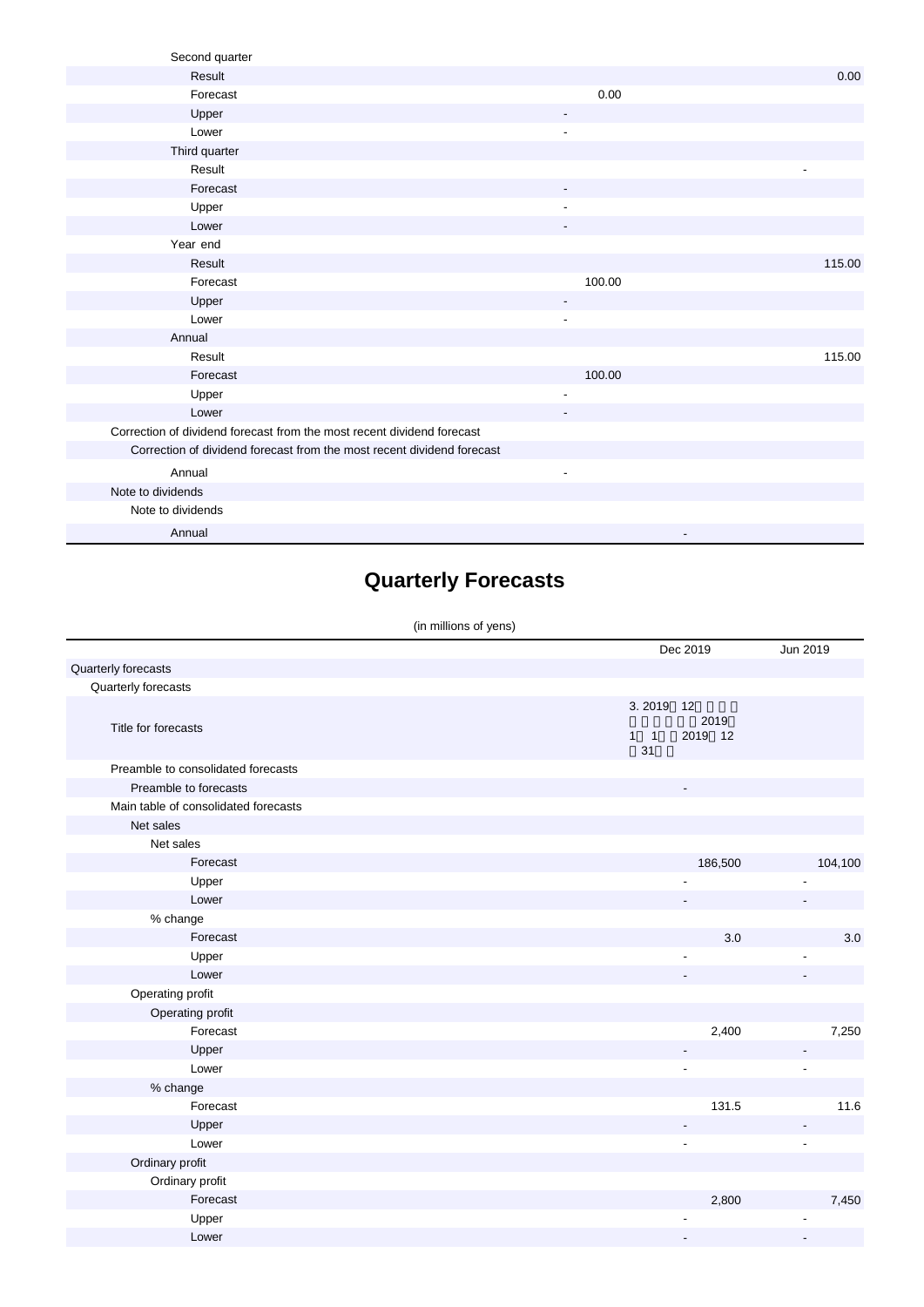| % change                                                                 |       |        |
|--------------------------------------------------------------------------|-------|--------|
| Forecast                                                                 | 102.5 | 11.3   |
| Upper                                                                    | ٠     |        |
| Lower                                                                    |       |        |
| Profit attributable to owners of parent                                  |       |        |
| Profit attributable to owners of parent                                  |       |        |
| Forecast                                                                 | 500   | 4,450  |
| Upper                                                                    |       |        |
| Lower                                                                    |       |        |
| % change                                                                 |       |        |
| Forecast                                                                 |       | 10.0   |
| Upper                                                                    |       |        |
| Lower                                                                    |       |        |
| Basic earnings per share (Yen)                                           |       |        |
| Basic earnings per share (Yen)                                           |       |        |
| Forecast                                                                 | 24.73 | 220.13 |
| Upper                                                                    |       |        |
| Lower                                                                    |       |        |
| Note to consolidated forecasts                                           |       |        |
| Note to forecasts                                                        |       |        |
| Correction of financial forecast from the most recent financial forecast |       |        |
| Correction of financial forecast from the most recent financial forecast |       |        |
| Forecast                                                                 |       |        |

### **Notes, Quarterly-Material changes in subsidiaries during this period changes in scope of consolidations resulting from change in subsidiaries**

|                                                                                                                                   | Mar 2019 |
|-----------------------------------------------------------------------------------------------------------------------------------|----------|
| Material changes in subsidiaries during this period (Changes in scope of<br>consolidations resulting from change is subsidiaries) |          |
| Material changes in subsidiaries during this period (Changes in scope of<br>consolidations resulting from change is subsidiaries) |          |
| <b>Others</b>                                                                                                                     |          |
| Material changes in subsidiaries during this period (Changes in scope<br>of consolidations resulting from change is subsidiaries) |          |
| Material changes in subsidiaries during this period (Changes in<br>scope of consolidations resulting from change is subsidiaries) |          |
| Number of subsidiaries newly consolidated                                                                                         |          |
| Name of subsidiaries newly consolidated                                                                                           |          |
| Number of subsidiaries excluded from consolidation                                                                                |          |
| Name of subsidiaries excluded from consolidation                                                                                  |          |
| Note to material changes in subsidiaries during this period                                                                       |          |
| Note to material changes in subsidiaries during this period                                                                       |          |

### **Notes, Quarterly-Applying of specific accounting of the consolidated quarterly financial statements**

|                                                                                               | Mar 2019 |
|-----------------------------------------------------------------------------------------------|----------|
| Applying of specific accounting of the consolidated quarterly financial statements            |          |
| Applying of specific accounting of the consolidated quarterly financial<br>statements         |          |
| Others                                                                                        |          |
| Applying of specific accounting of the consolidated quarterly financial<br>statements         |          |
| Applying of specific accounting of the consolidated quarterly<br>financial statements         |          |
| Note to applying of specific accounting of the consolidated quarterly<br>financial statements |          |
| Note to applying of specific accounting of the consolidated<br>quarterly financial statements |          |